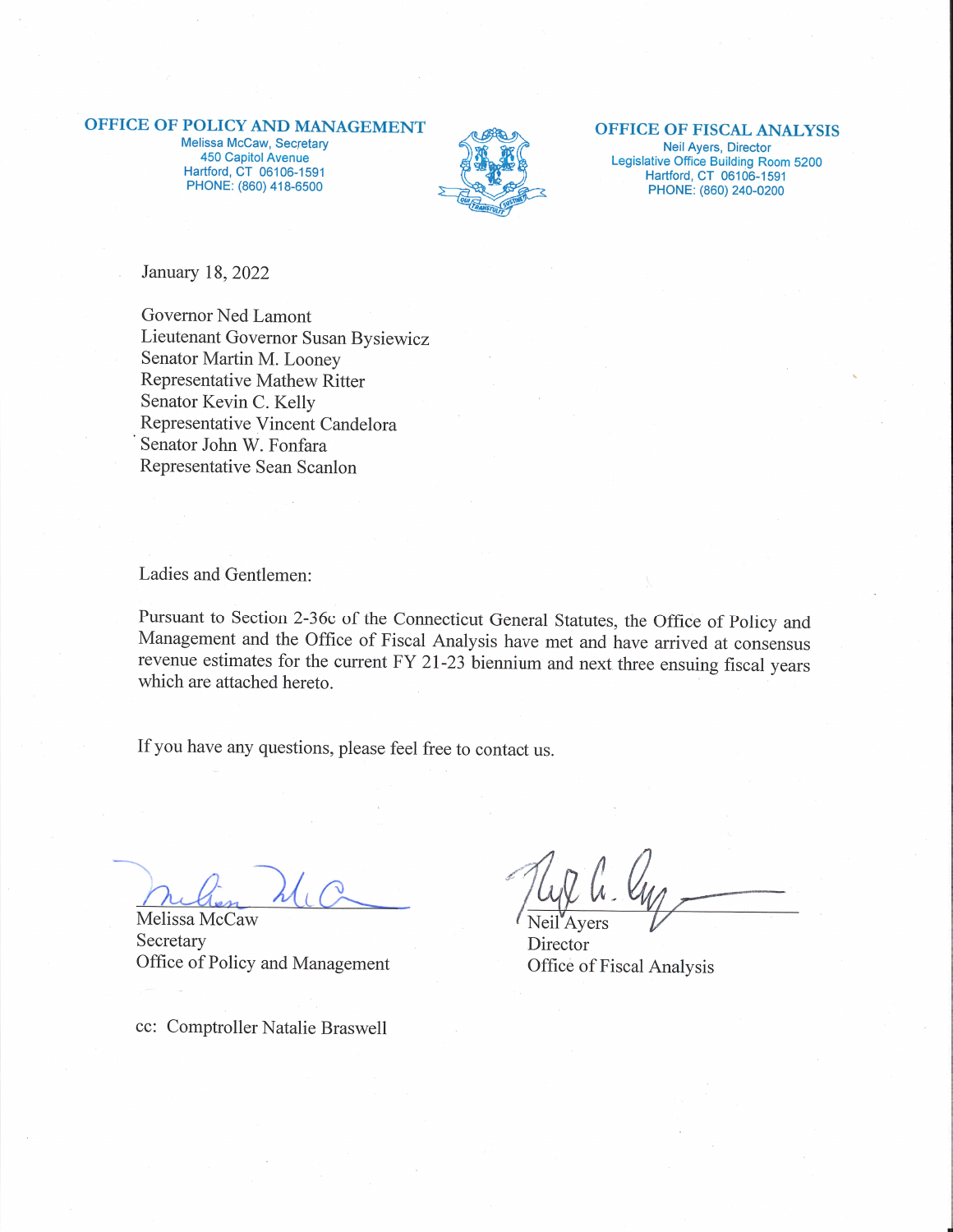## January 18, 2022 **State of Connecticut Consensus Revenue**

(in millions)

### **General Fund**

| <b>Taxes</b>                             | FY 2022 |            | FY 2023 |                       | FY 2024 |            | FY 2025       |            | FY 2026 |            |
|------------------------------------------|---------|------------|---------|-----------------------|---------|------------|---------------|------------|---------|------------|
| Personal Income Tax                      |         |            |         |                       |         |            |               |            |         |            |
| Withholding                              | \$      | 7,626.9    | \$      | 7,991.0               | \$      | 8,205.5    | \$            | 8,528.2    | \$      | 8,845.9    |
| <b>Estimates and Finals</b>              |         | 2,989.1    |         | 2,838.9               |         | 2,830.2    |               | 2,955.6    |         | 3,089.0    |
| Sales & Use                              |         | 4,567.3    |         | 4,658.8               |         | 4,769.0    |               | 4,881.6    |         | 4,992.4    |
| Corporation                              |         | 1,200.6    |         | 1,180.0               |         | 1,187.1    |               | 1,223.8    |         | 1,261.9    |
| Pass-through Entity Tax                  |         | 1,485.8    |         | 1,567.9               |         | 1,617.7    |               | 1,674.3    |         | 1,733.0    |
| <b>Public Service</b>                    |         | 262.4      |         | 269.3                 |         | 276.5      |               | 278.7      |         | 281.0      |
| Inheritance & Estate                     |         | 164.4      |         | 150.2                 |         | 149.6      |               | 153.3      |         | 157.1      |
| Insurance Companies                      |         | 232.4      |         | 235.6                 |         | 238.8      |               | 242.4      |         | 246.0      |
| Cigarettes                               |         | 324.2      |         | 308.1                 |         | 292.6      |               | 278.0      |         | 264.1      |
| Real Estate Conveyance                   |         | 317.4      |         | 244.8                 |         | 242.5      |               | 246.6      |         | 250.4      |
| Alcoholic Beverages                      |         | 76.6       |         | 77.0                  |         | 75.4       |               | 75.7       |         | 76.1       |
| <b>Admissions &amp; Dues</b>             |         | 27.3       |         | 31.0                  |         | 31.3       |               | 31.5       |         | 31.8       |
| <b>Health Provider Tax</b>               |         | 974.7      |         | 991.8                 |         | 984.1      |               | 988.3      |         | 962.6      |
| Miscellaneous                            |         | 62.0       |         | 66.5                  |         | 65.4       |               | 67.8       |         | 68.4       |
| <b>Total Taxes</b>                       |         | \$20,311.1 |         | \$20,610.9            |         | \$20,965.7 |               | \$21,625.8 |         | \$22,259.7 |
| <b>Refund of Taxes</b>                   |         | (1,651.7)  |         | (1,709.1)             |         | (1,821.9)  |               | (1,876.0)  |         | (1,932.5)  |
| <b>Earned Income Tax Credit</b>          |         | (166.8)    |         | (143.8)               |         | (147.0)    |               | (151.6)    |         | (155.3)    |
| R&D Credit exchange                      |         | (6.6)      |         | (6.8)                 |         | (7.0)      |               | (7.2)      |         | (7.4)      |
| <b>Total Taxes Less Refunds</b>          |         | \$18,486.0 |         | \$18,751.2 \$18,989.8 |         |            |               | \$19,591.0 |         | \$20,164.5 |
| <b>Other Revenue</b>                     |         |            |         |                       |         |            |               |            |         |            |
| <b>Transfers-Special Revenue</b>         | \$      | 402.2      | \$      | 402.9                 | \$      | 407.8      | \$            | 413.1      | \$      | 422.4      |
| Indian Gaming Payments                   |         | 246.0      |         | 251.8                 |         | 257.3      |               | 261.5      |         | 269.3      |
| Licenses, Permits, Fees                  |         | 352.1      |         | 327.5                 |         | 362.3      |               | 336.5      |         | 371.4      |
| Sales of Commodities                     |         | 23.4       |         | 23.9                  |         | 24.3       |               | 26.3       |         | 26.8       |
| Rents, Fines, Escheats                   |         | 160.0      |         | 164.9                 |         | 166.3      |               | 168.4      |         | 156.7      |
| Investment Income                        |         | 3.3        |         | 4.8                   |         | 5.9        |               | 9.3        |         | 15.5       |
| Miscellaneous                            |         | 227.4      |         | 219.9                 |         | 224.1      |               | 228.5      |         | 233.1      |
| <b>Refund of Payments</b>                |         | (62.6)     |         | (63.8)                |         | (65.7)     |               | (67.1)     |         | (68.4)     |
| <b>Total Other Revenue</b>               | \$      | 1,351.8    | \$      | 1,331.9               | \$      | 1,382.3    | $\frac{1}{2}$ | 1,376.5    | \$      | 1,426.8    |
| <b>Other Sources</b>                     |         |            |         |                       |         |            |               |            |         |            |
| <b>Federal Grants</b>                    | \$      | 2,138.4    | \$      | 1,833.9               | \$      | 1,766.5    | \$            | 1,798.8    | \$      | 1,826.1    |
| <b>Transfer From Tobacco Fund</b>        |         | 126.2      |         | 122.1                 |         | 120.4      |               | 118.7      |         | 117.0      |
| Transfers From/ (To) Other Funds         |         | 778.8      |         | 1,428.0               |         | (163.6)    |               | (163.6)    |         | (163.6)    |
| Transfers to BRF - Volatility Adjustment |         | (969.2)    |         | (773.4)               |         | (679.5)    |               | (718.9)    |         | (744.2)    |
| <b>Total Other Sources</b>               | \$      | 2,074.2    | \$      | 2,610.6               | \$      | 1,043.8    | \$            | 1,035.0    | \$      | 1,035.3    |
| <b>Total General Fund Revenues</b>       | \$      | 21,912.0   |         | \$22,693.7            |         | \$21,415.9 |               | \$22,002.5 |         | \$22,626.6 |